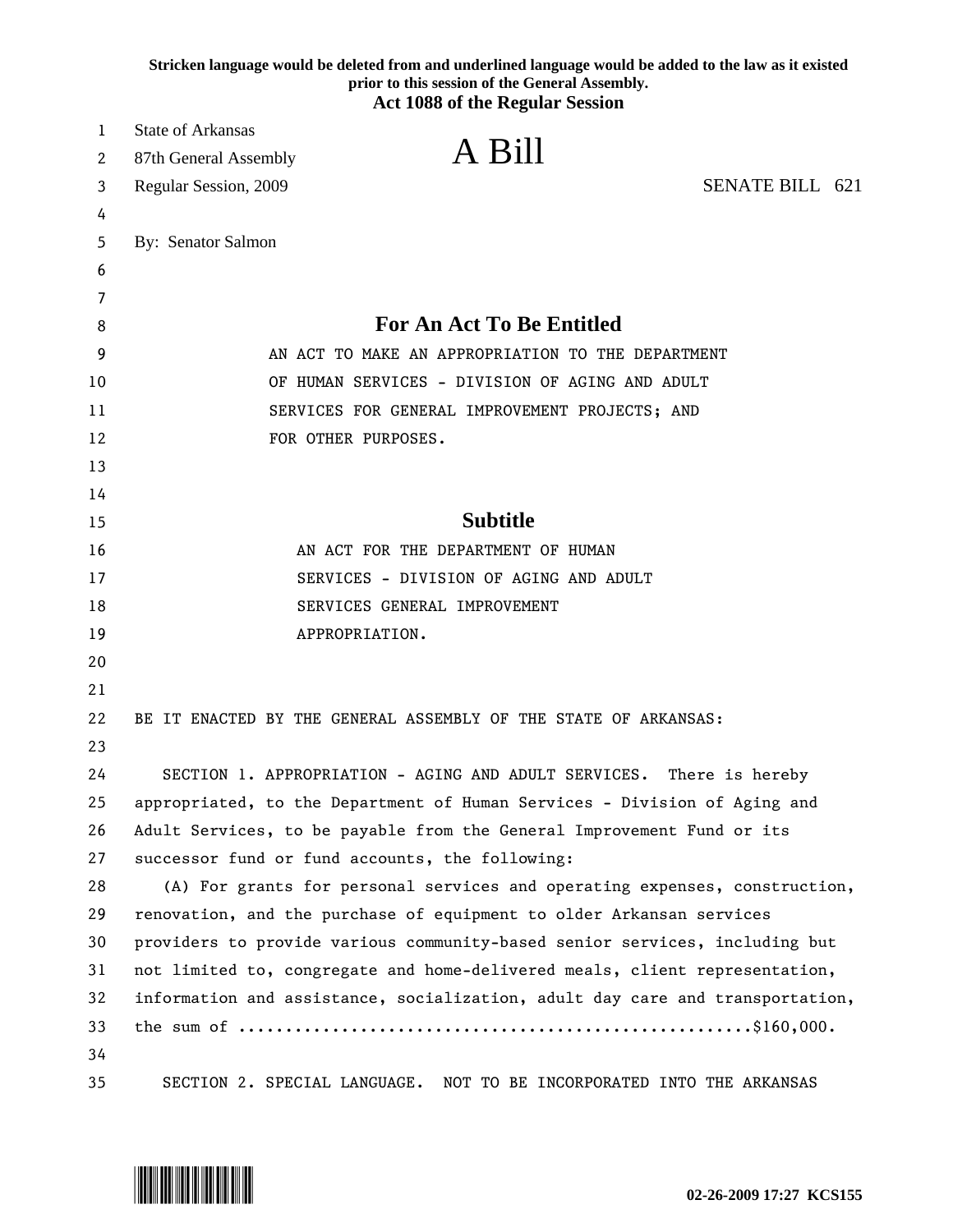**SB621** 

1 CODE NOR PUBLISHED SEPARATELY AS SPECIAL, LOCAL AND TEMPORARY LAW. The 2 appropriations authorized in this Act shall not be restricted by requirements 3 that may be applicable to other programs currently administered. New rules 4 and regulations may be adopted to carry out the intent of the General 5 Assembly regarding the appropriations authorized in this Act.

6

7 SECTION 3. DISBURSEMENT CONTROLS. (A) No contract may be awarded nor 8 obligations otherwise incurred in relation to the project or projects 9 described herein in excess of the State Treasury funds actually available 10 therefor as provided by law. Provided, however, that institutions and 11 agencies listed herein shall have the authority to accept and use grants and 12 donations including Federal funds, and to use its unobligated cash income or 13 funds, or both available to it, for the purpose of supplementing the State 14 Treasury funds for financing the entire costs of the project or projects 15 enumerated herein. Provided further, that the appropriations and funds 16 otherwise provided by the General Assembly for Maintenance and General 17 Operations of the agency or institutions receiving appropriation herein shall 18 not be used for any of the purposes as appropriated in this act.

19 (B) The restrictions of any applicable provisions of the State Purchasing 20 Law, the General Accounting and Budgetary Procedures Law, the Revenue 21 Stabilization Law and any other applicable fiscal control laws of this State 22 and regulations promulgated by the Department of Finance and Administration, 23 as authorized by law, shall be strictly complied with in disbursement of any 24 funds provided by this act unless specifically provided otherwise by law. 25

26 SECTION 4. LEGISLATIVE INTENT. It is the intent of the General Assembly 27 that any funds disbursed under the authority of the appropriations contained 28 in this act shall be in compliance with the stated reasons for which this act 29 was adopted, as evidenced by the Agency Requests, Executive Recommendations 30 and Legislative Recommendations contained in the budget manuals prepared by 31 the Department of Finance and Administration, letters, or summarized oral 32 testimony in the official minutes of the Arkansas Legislative Council or 33 Joint Budget Committee which relate to its passage and adoption. 34

35 SECTION 5. EMERGENCY CLAUSE. It is found and determined by the General 36 Assembly, that the Constitution of the State of Arkansas prohibits the